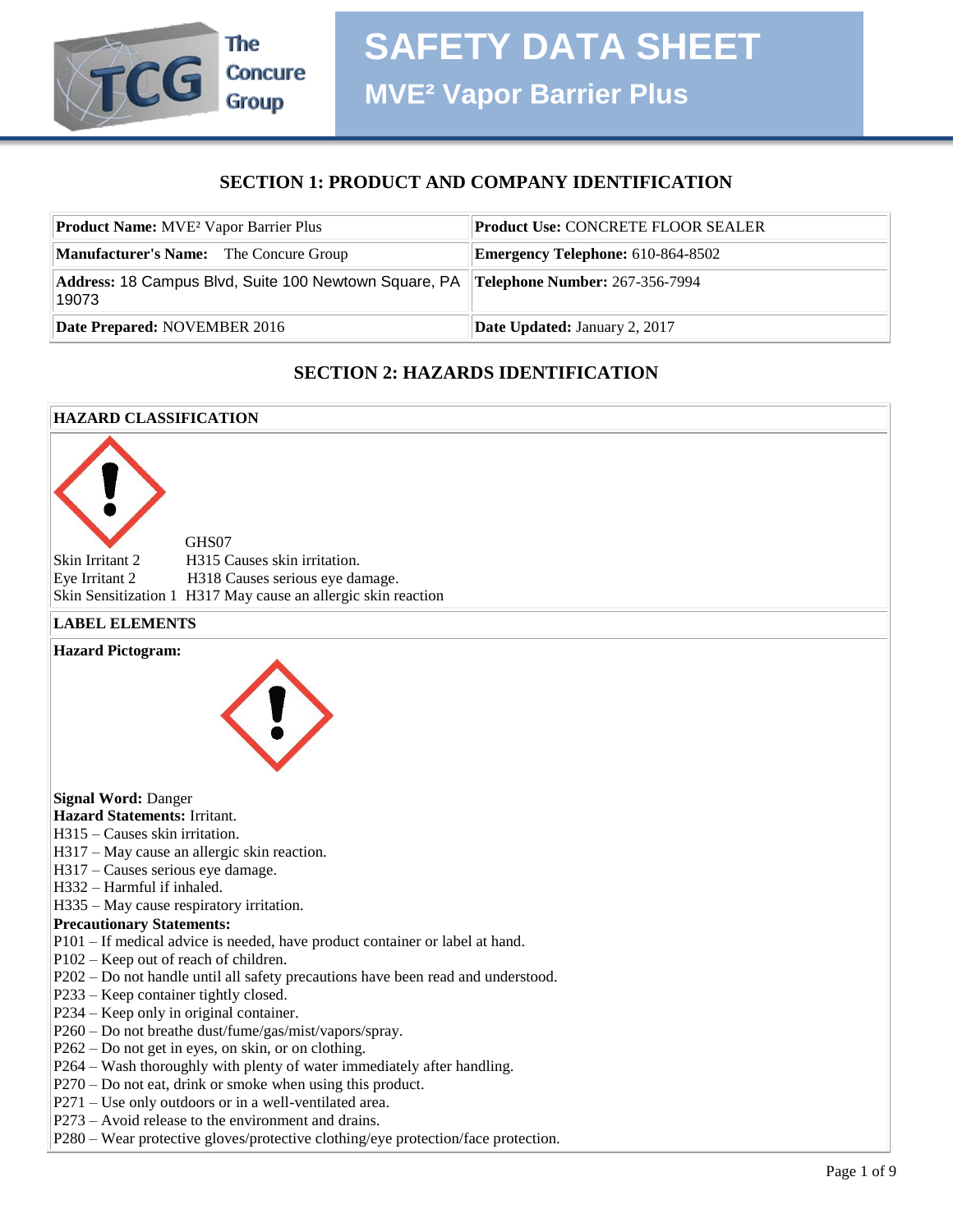

# **Concure**

# **SAFETY DATA SHEET**

**MVE² Vapor Barrier Plus**

P284 – Wear respiratory protection.

P314 – Get medical advice/attention if you feel unwell.

P391 – Collect spillage.

P402 + P404 – Store in a dry place. Store in a closed container.

P403 + P233 – Store in a well-ventilated place. Keep container tightly closed.

P405 – Store locked up.

P501 – Dispose of contents and container as hazardous waste in accordance with all local, regional, national and international regulations.

## **ADDITIONAL INFORMATION**

**Hazards not otherwise classified:** Not applicable.

10.0 % of the mixture consists of ingredient(s) of unknown acute toxicity.

## **SECTION 3: COMPOSITION / INFORMATION ON INGREDIENTS**

| MATERIAL OR INGREDIENT                              | <b>ESIS #/CAS#</b> | WT. %        |
|-----------------------------------------------------|--------------------|--------------|
| Proprietary Trade Secret                            | 215-199-1          | < 30         |
| Polymers                                            | Not Hazardous      | < 25         |
| $ 2,2,4$ -trimethyl-1,3-pentanediol monoisobutyrate | 25265-77-4         | ${}_{< 0.5}$ |
| Polyethylene glycol octylphenyl ether               | $9036 - 19 - 5$    | < 0.1        |
| Aqua Ammonia                                        | $1336 - 21 - 6$    | < 0.05       |
| Residual Monomers                                   | Not Required       | < 0.01       |
|                                                     |                    |              |

Exact composition percentage/concentration has been withheld as a trade secret in accordance with paragraph (i) of §1910.1200.

## **SECTION 4: FIRST-AID MEASURES**

## **DESCRIPTION OF THE FIRST AID MEASURE**

P301 + P310 +P330 + P331 – IF SWALLOWED: Rinse mouth. Do NOT induce vomiting. Immediately call a POISON CENTER or doctor/physician.

P302 + P352 + P361 – IF ON SKIN: Wash with plenty of soap and water. If skin irritation or rash occurs: Get immediate medical advice/attention.

P304 + P311 + P340 + P341 + P342 – IF INHALED: Remove victim to fresh air and keep at rest in a position comfortable for breathing. If breathing is difficult, remove victim to fresh air and keep at rest in a position comfortable for breathing. If experiencing respiratory symptoms: Call a POISON CENTER or doctor/physician.

P305 + P313 + P337 + P338 + P351 – IF IN EYES: Rinse cautiously with water for several minutes. Remove contact lenses, if present and easy to do. Continue rinsing. If eye irritation persists: Get medical advice/attention.

P306 + P360 – IF ON CLOTHING: Immediately rinse contaminated clothing and skin with plenty of water before removing clothes. P314 – Get medical advice/attention if you feel unwell.

## **IMPORTANT SYMPTOMS AND EFFECTS, BOTH ACUTE AND DELAYED**

**Eye:** Causes moderate eye irritation.

**Skin:** Brief contact causes moderate skin irritation with local redness. Prolonged skin contact is unlikely to result in absorption of harmful amounts. Has caused allergic skin reactions in humans.

**Inhalation:** At room temperature, exposure to vapor is minimal due to low volatility. Vapor from heated material, mist or aerosols may cause respiratory irritation.

**Ingestion:** Low toxicity if swallowed. Harmful effects primarily due to the alkaline pH.

**Chronic Health Hazard:** This product contains no listed carcinogens according to IARC, ACGIH, NTP and/or OSHA in concentrations of 0.1 percent or greater.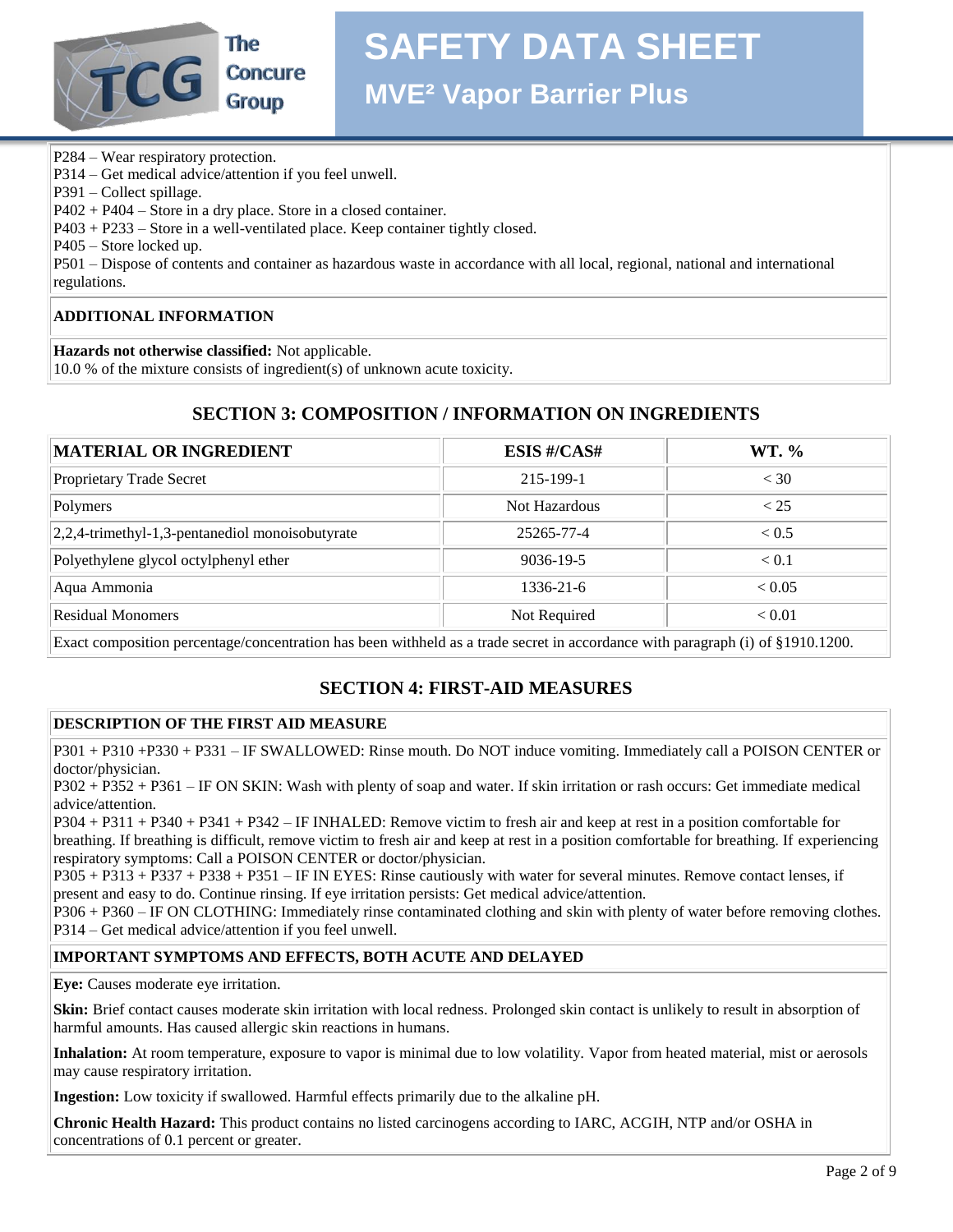

## **Concure**

# **SAFETY DATA SHEET**

**MVE² Vapor Barrier Plus**

## **INDICATION OF IMMEDIATE MEDICAL ATTENTION AND SPECIAL TREATMENTS NEEDED**

**Note to Physicians:** Symptoms may not appear immediately. Corticosteroid cream has been effective in treating skin irritation. **Specific Treatments:** No specific antidote. Treatment of exposure should be directed at the control of symptoms and the clinical condition of the patient. In case of accident or if you feel unwell, seek medical advice immediately (provide label or SDS).

## **SECTION 5 – FIRE-FIGHTING MEASURES**

## **FLAMMABILITY**

**Flammability:** Not flammable by WHMIS/OSHA criteria.

## **EXTINGUISHING MEDIA**

**Suitable Extinguishing Media:** Compatible with all standard firefighting techniques. Use extinguishing media appropriate for the surrounding fire. Water fog or fine spray. Dry chemical fire extinguishers. Carbon dioxide fire extinguishers. Foam.

## **SPECIAL HAZARDS ARISING FROM THE CHEMICAL**

**Products of Combustion:** Not applicable. Aqueous solution. Non-combustible. **Explosion Data:** 

 **Sensitivity to Mechanical Impact:** Not available. **Sensitivity to Static Discharge:** Not available.

## **SPECIAL PROTECTIVE EQUIPMENT AND PRECAUTIONS FOR FIRE FIGHTERS**

Keep people away. Isolate fire and deny unnecessary entry. Use water spray to cool fire exposed containers and fire affected zone until fire is out and danger of reignition has passed. Fight fire from protected location or safe distance.

Contain fire water run-off if possible. Firewater run-off may cause environmental damage.

Wear positive-pressure self-contained breathing apparatus (SCBA) and protective firefighting clothing (includes firefighting helmet, coat, trousers, boots, and gloves). Avoid contact with this material during firefighting operations. If contact is likely, change to full chemical resistant firefighting clothing with self-contained breathing apparatus. If this is not available, wear full chemical resistant clothing with self-contained breathing apparatus and fight fire from a remote location. For protective equipment in post-fire or nonfire clean-up situations, refer to the relevant sections.

## **SECTION 6: ACCIDENTAL RELEASE MEASURES**

## **PERSONAL PRECAUTIONS, PROTECTIVE EQUIPMENT AND EMERGENCY PROCEDURES**

Use self-contained breathing apparatus and chemically protective clothing. Wear suitable protective clothing, gloves and eye/face protection. Open enclosed spaces to outside atmosphere. Evacuate personnel to safe areas and do not approach spilled product. If possible, stop flow of product.

## **METHODS AND MATERIALS FOR CONTAINMENT AND CLEAN - UP**

**Methods for Containment:** Isolate area. Keep unnecessary and unprotected personnel from entering the area. Use appropriate safety equipment. For additional information, refer to Section 8, Exposure Controls and Personal Protection. Prevent from entering into soil, ditches, sewers, waterways and/or groundwater. High pH of this material is harmful to aquatic life. **Methods for Cleaning-Up:** Contain spilled material if possible. Absorb with materials such as: Sand. Vermiculite. Clay. Natural fiber products. Synthetic fiber products. Remove residual with soap and hot water. Collect in suitable and properly labeled containers. Provide adequate ventilation.

## **SECTION 7: HANDLING AND STORAGE**

## **PRECAUTIONS FOR SAFE HANDLING**

**Handling:** Avoid prolonged or repeated contact with skin. Avoid contact with eyes, skin, and clothing. Do not swallow. Do not breathe vapor or mist. Wash thoroughly after handling.

**General Hygiene Advice:** Launder contaminated clothing before reuse. Wash hands before eating, drinking, or smoking.

## **CONDITIONS FOR SAFE STORAGE, INCLUDING ANY INCOMPATIBILITIES**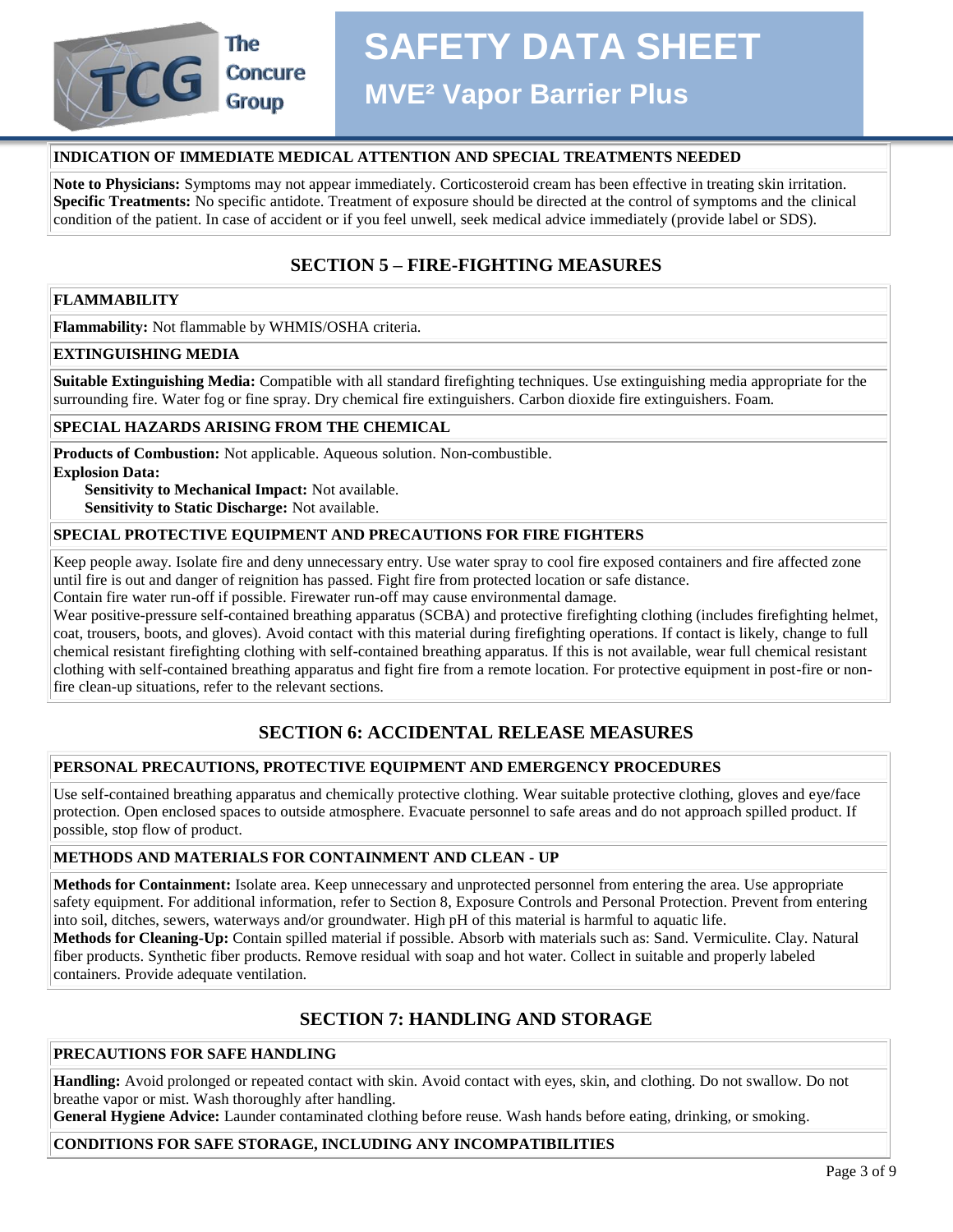

**MVE² Vapor Barrier Plus**

**Storage:** Keep out of the reach of children. Keep containers tightly closed in a dry, cool and well-ventilated place. Store in air-tight labeled containers. Keep containers closed when not in use. Avoid any dust buildup by frequent cleaning and suitable construction of the storage area. Store in a temperature controlled area between  $10^{0}C(50^{0}F)$  and  $30^{0}C(90^{0}F)$ .

## **SECTION 8: EXPOSURE CONTROLS/PERSONAL PROTECTION**

## **CONTROL PARAMETERS**

| <b>Exposure Guidelines</b>                         |                                                     |                                         |
|----------------------------------------------------|-----------------------------------------------------|-----------------------------------------|
|                                                    | Occupational Exposure Limits                        |                                         |
| Ingredient                                         | <b>OSHA-PEL</b>                                     | <b>ACGIH-TLV</b>                        |
| Proprietary Trade Secret                           | No Occupational Exposure Limit assigned             | No Occupational Exposure Limit assigned |
| Polymers                                           | Not available.                                      | Not available.                          |
| 2,2,4-trimethyl-1,3-pentanediol<br>monoisobutyrate | Not available.                                      | Not available.                          |
| Polyethylene glycol octylphenyl<br>ether           | Not established.                                    | Not established.                        |
| Aqua Ammonia                                       | $35 \text{ mg/m}^3$ TWA<br>$27 \text{ mg/m}^3$ STEL | 25 ppm TWA<br>35 ppm STEL               |
| <b>Residual Monomers</b>                           | Not available.                                      | Not available.                          |

## **EXPOSURE CONTROLS**

**Engineering Controls:** Use local exhaust ventilation, or other engineering controls to maintain airborne levels below exposure limit requirements or guidelines. If there are no applicable exposure limit requirements or guidelines, general ventilation should be sufficient for most operations. Local exhaust ventilation may be necessary for some operations.

## **INDIVIDUAL PROTECTIVE MEASURES**

## **Personal Protective Equipment:**

**Eye/Face Protection:** Wear approved face (face shield) protection or properly fitted splash-proof chemical safety goggles. **Skin Protection:**

 **Hand Protection:** Wear suitable impervious Neoprene gloves, PVC disposable gloves, or Nitrile rubber gloves.  **Body Protection:** Wear suitable protective clothing.

**Respiratory Protection:** A NIOSH approved Mist Respirator or filtering facepiece. Respirators should be selected by and used under the direction of a trained health and safety professional following OSHA and ANSI requirement standards. **General Health and Safety Measures:** Handle according to established industrial hygiene and safety practices.

## **SECTION 9: PHYSICAL AND CHEMICAL PROPERTIES**

| <b>Appearance</b>                              | Liquid                                     |
|------------------------------------------------|--------------------------------------------|
| <b>Color</b>                                   | Milky white to off-white                   |
| Odor                                           | Slight Odor                                |
| pH                                             | Alkaline                                   |
| <b>Melting Point/Freezing Point</b>            | $1^{0}C(34^{0}F)$                          |
| <b>Initial Boiling Point and Boiling Range</b> | $100^{\circ}C(212^{\circ}F)$               |
| <b>Flash Point</b>                             | $>122$ <sup>o</sup> C (251 <sup>o</sup> F) |
| <b>Evaporation Rate</b>                        | Not Available                              |
| <b>Flammability</b>                            | Non Flammable                              |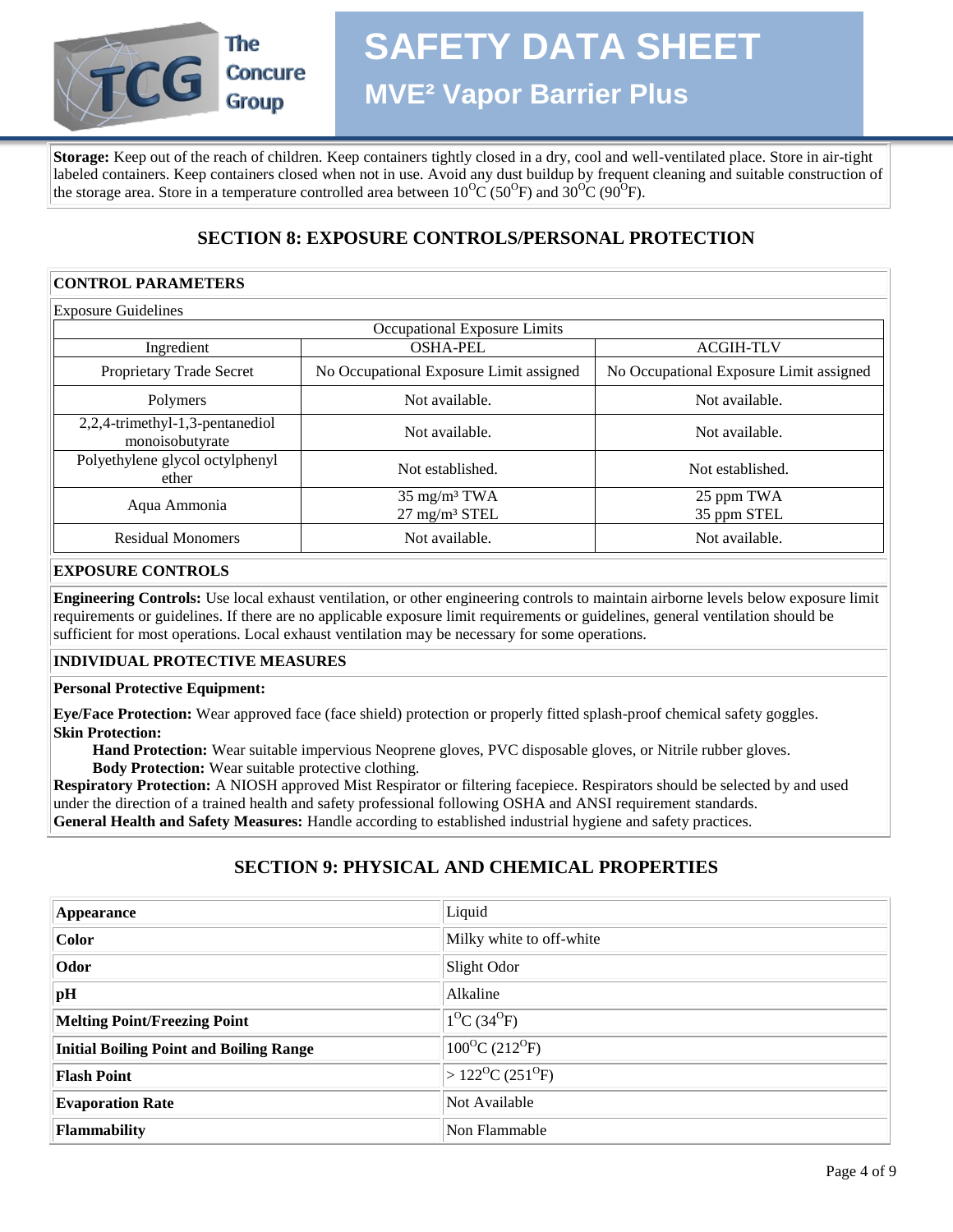## **MVE² Vapor Barrier Plus**

| Lower Flammability/Explosive Limit        | Not Available  |
|-------------------------------------------|----------------|
| <b>Upper Flammability/Explosive Limit</b> | Not Available  |
| <b>Vapor Pressure</b>                     | Not Available  |
| <b>Vapor Density</b>                      | Not Available  |
| <b>Relative Density/Specific Gravity</b>  | 1.05 to $1.15$ |
| Solubility                                | Soluble        |
| Partition coefficient: n-octanol/water    | Not Available  |
| <b>Auto-Ignition Temperature</b>          | Not Available  |
| <b>Decomposition Temperature</b>          | Not Available  |
| <b>Oxidizing Properties</b>               | No             |
| <b>Explosive Properties</b>               | No             |

## **SECTION 10: STABILITY AND REACTIVITY**

## **REACTIVITY**

Stable under normal conditions and conditions of normal use.

The

**Concure** 

**Group** 

## **CHEMICAL STABILITY**

**TCG** 

Stable under normal storage conditions and conditions of normal use.

## **POSSIBILITY OF HAZARDOUS REACTIONS**

Aqueous solutions will react with aluminum, zinc, tin and their alloys evolving hydrogen gas which can form an explosive mixture with air. Can react violently if in contact with acids. Can react with sugar residues to form carbon monoxide.

## **CONDITIONS TO AVOID**

When arc welding vessels containing aqueous solutions of this material, take care to control any explosion risk from hydrogen evolved by electrolysis.

## **INCOMPATIBLE MATERIALS**

Aluminum, zinc, tin and their alloys. Strong oxidizers. Strong mineral acids.

## **HAZARDOUS DECOMPOSITION PRODUCTS**

May include, and are not limited to: hydrogen, oxides of carbon and nitrogen.

## **SECTION 11: TOXICOLOGICAL INFORMATION**

## **INFORMATION ON TOXICOLOGICAL EFFECTS**

**Likely Routes of Exposure:** Skin contact, skin absorption, eye contact, inhalation, and ingestion.

## **Symptoms related to physical/chemical/toxicological characteristics:**

**Eye:** May cause serious eye damage. Symptoms may include discomfort or pain, excess blinking and tear production, with marked redness and swelling of the conjunctiva.

**Skin:** Symptoms may include redness, edema, drying, defatting and cracking of the skin. Do not allow continuous, prolonged contact with skin. May cause sensitization by skin contact.

**Inhalation:** May cause respiratory tract irritation.

**Ingestion:** May be harmful if swallowed. May cause stomach distress, nausea or vomiting.

**Acute Toxicity:** All symptoms of acute toxicity are due to high alkalinity.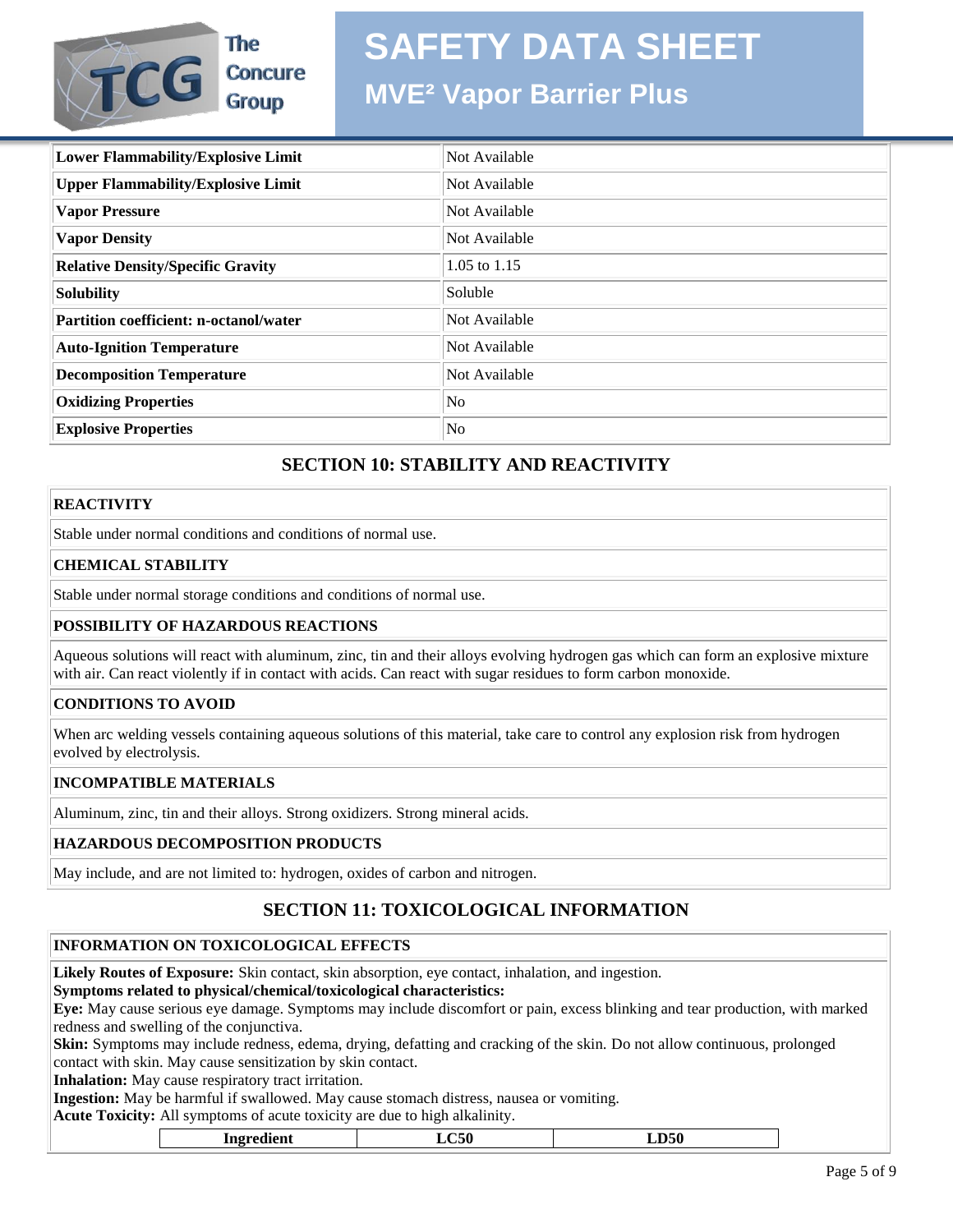

## The **Concure Group**

## **SAFETY DATA SHEET**

## **MVE² Vapor Barrier Plus**

| Proprietary Trade Secret                                 |                                      | Aerosol $2.06$ mg/m <sup>3</sup> , rat                                                                    | Oral $>5000$ mg/kg, rat                                   |  |
|----------------------------------------------------------|--------------------------------------|-----------------------------------------------------------------------------------------------------------|-----------------------------------------------------------|--|
| Polymers                                                 | Not available.                       |                                                                                                           | Not available.                                            |  |
| 2,2,4-trimethyl-1,3-<br>pentanediol<br>monoisobutyrate   | LCLo 6 hr. $2.73 \text{ mg/L}$ , rat |                                                                                                           | Oral $>3200$ mg/kg, rat<br>Dermal $>15,200$ mg/kg, rabbit |  |
| Polyethylene glycol<br>octylphenyl ether                 |                                      | Not available.                                                                                            | Not available.                                            |  |
| Aqua Ammonia                                             |                                      | 1 hr. Aerosol 9.85 mg/L, rat                                                                              | Not available.                                            |  |
| <b>Residual Monomers</b>                                 | Not available.                       |                                                                                                           | Not available.                                            |  |
| <b>Calculated overall Chemical Acute Toxicity Values</b> |                                      |                                                                                                           |                                                           |  |
| LC50 (inhalation)                                        |                                      | $LD50$ (oral)                                                                                             | LD50 (dermal)                                             |  |
| $2.06$ mg/m <sup>3</sup> , rat                           |                                      | >5000 mg/kg, rat                                                                                          | $>5000$ mg/kg, rat                                        |  |
| Ingredient                                               |                                      | <b>Chemical Listed as Carcinogen or</b><br><b>Potential Carcinogen</b><br>(NTP, IARC, OSHA, ACGIH, CP65)* |                                                           |  |
| Proprietary Trade Secret                                 |                                      |                                                                                                           | Not listed.                                               |  |
| Polymers                                                 |                                      | Not listed.                                                                                               |                                                           |  |
| 2,2,4-trimethyl-1,3-pentanediol<br>monoisobutyrate       |                                      | Not listed.                                                                                               |                                                           |  |
| Polyethylene glycol octylphenyl ether                    |                                      |                                                                                                           | Not listed.                                               |  |
| Aqua Ammonia                                             |                                      |                                                                                                           | Not listed.                                               |  |
| <b>Residual Monomers</b>                                 |                                      |                                                                                                           | Not listed.                                               |  |
|                                                          |                                      |                                                                                                           |                                                           |  |

**(\* See Section 15)**

## **DELAYED, IMMEDIATE, AND CHRONIC EFFECTS OF SHORT-TERM AND LONG-TERM EXPOSURE**

**Skin Corrosion/Irritation:** May cause skin irritation.

**Serious Eye Damage/Irritation:** May cause serious eye damage.

**Respiratory Sensitization:** Based on available data, the classification criteria are not met.

**Skin Sensitization:** May cause an allergic skin reaction.

**STOT-Single Exposure:** May cause respiratory irritation.

#### **Chronic Health Effects:**

 **Carcinogenicity:** Not hazardous by WHMIS/OSHA criteria.  **Germ Cell Mutagenicity:** Not hazardous by WHMIS/OSHA criteria.

#### **Reproductive Toxicity:**

 **Developmental:** Based on available data, the classification criteria are not met.  **Teratogenicity:** Not hazardous by WHMIS/OSHA criteria.  **Embryotoxicity:** Not hazardous by WHMIS/OSHA criteria.  **Fertility:** Based on available data, the classification criteria are not met.

**STOT-Repeated Exposure:** NOAEL (oral) >159 mg/kg, rat.

**Aspiration Hazard:** Based on available data, the classification criteria are not met.

**Toxicologically Synergistic Materials:** Not available.

**Other Information:** Not available.

## **SECTION 12: ECOLOGICAL INFORMATION**

## **ECOTOXICITY**

**Acute/Chronic Toxicity:** May cause long-term adverse effects in the aquatic environment. Toxicity to fish - Components Proprietary Trade Secret LC50 (48 h): 146 mg/l.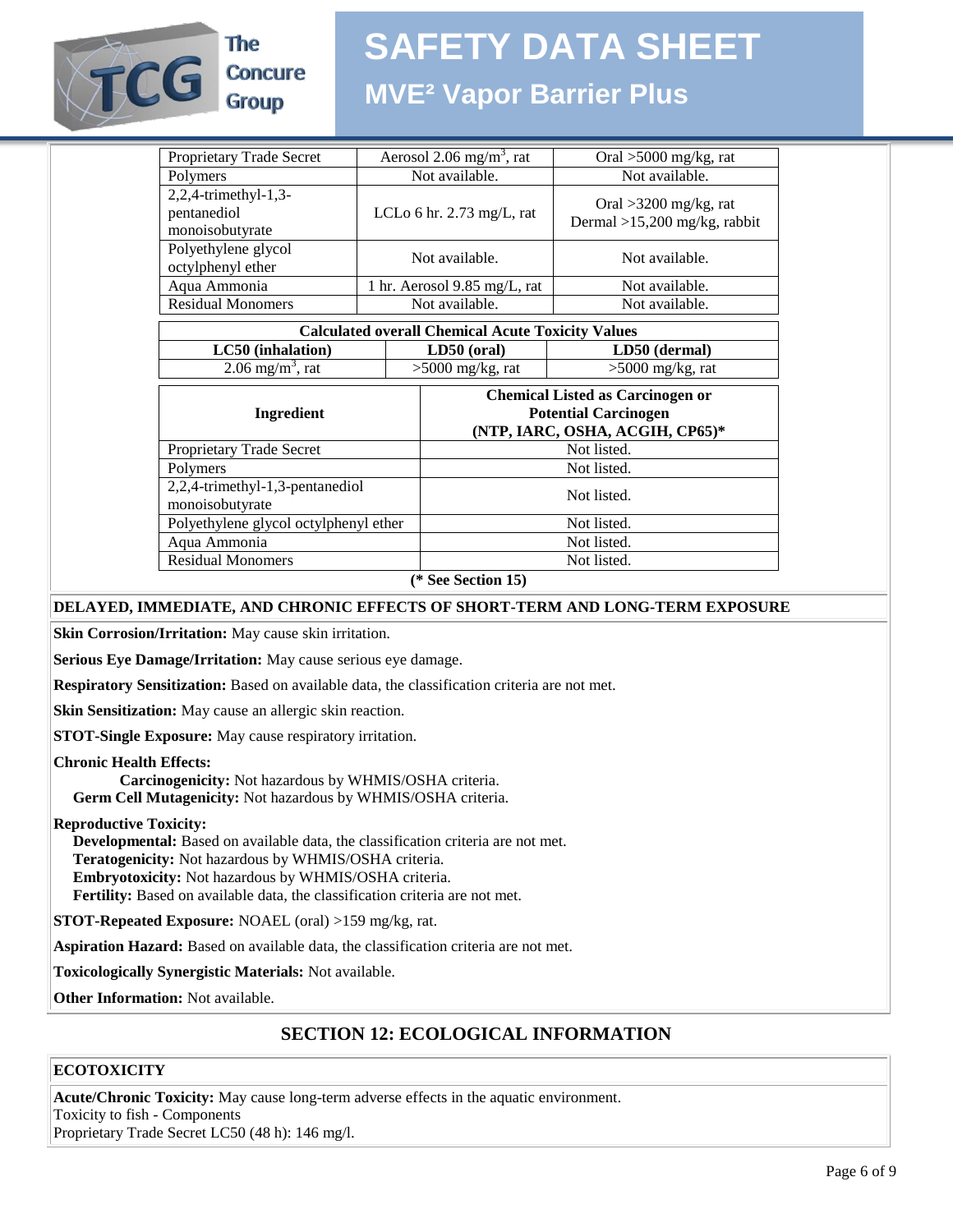

**MVE² Vapor Barrier Plus**

2,2,4-trimethyl-1,3-pentanediol monoisobutyrate LC50 (96 h) 33 mg/l. Aqua Ammonia LC50 (96 h): 0.89 mg/l. Toxicity to aquatic invertebrates - Components Proprietary Trade Secret EC50 (24 h): 146 mg/l. 2,2,4-trimethyl-1,3-pentanediol monoisobutyrate EC50 (48 h) 147.8 mg/l. Aqua Ammonia LC50 (48 h): 101 mg/l.

## **PERSISTENCE AND DEGRADABILITY**

Not available.

## **BIOACCUMULATIVE POTENTIAL**

**Bioaccumulation:** No potential for bioaccumulation.

#### **MOBILITY IN SOIL**

Not available.

#### **OTHER ADVERSE EFFECTS**

Alkalinity of this product will have a localized effect on ecosystems sensitive to pH changes.

## **SECTION 13: DISPOSAL CONSIDERATIONS**

#### **WASTE TREATMENT METHODS**

**Disposal Method:** This material must be disposed of in accordance with all local, state, provincial, and federal regulations. **Other Disposal Recommendations:** Not available

## **SECTION 14: TRANSPORT INFORMATION**

#### **UN NUMBER**

Not regulated.

#### **UN PROPER SHIPPING NAME**

Not applicable.

#### **TRANSPORT HAZARD CLASS (ES)**

Not applicable.

#### **ENVIRONMENTAL HAZARDS**

Not available.

#### **SPECIAL PRECAUTIONS**

Do not handle until all safety precautions have been read and understood.

## **SECTION 15: REGULATORY INFORMATION**

## **SAFETY, HEALTH AND ENVIRONMENTAL REGULATIONS/ LEGISLATIONS SPECIFIC FOR THE CHEMICAL**

SDS prepared pursuant to the Hazard Communication Standard (CFR29 1910.1200) HazCom 2012

| <b>SARA Title III</b>                                                                                                                       |             |             |             |             |  |
|---------------------------------------------------------------------------------------------------------------------------------------------|-------------|-------------|-------------|-------------|--|
| Section 302 (EHS) TPQ<br><b>Section 304 EHS RQ</b><br><b>CERCLA RQ</b><br><b>Section</b><br>Ingredient<br>(Ibs.)<br>313<br>(lbs.)<br>(lbs.) |             |             |             |             |  |
| Proprietary Trade Secret                                                                                                                    | Not Listed. | Not Listed. | Not Listed. | Not Listed. |  |
| Polymers                                                                                                                                    | Not listed. | Not listed. | Not listed. | Not listed. |  |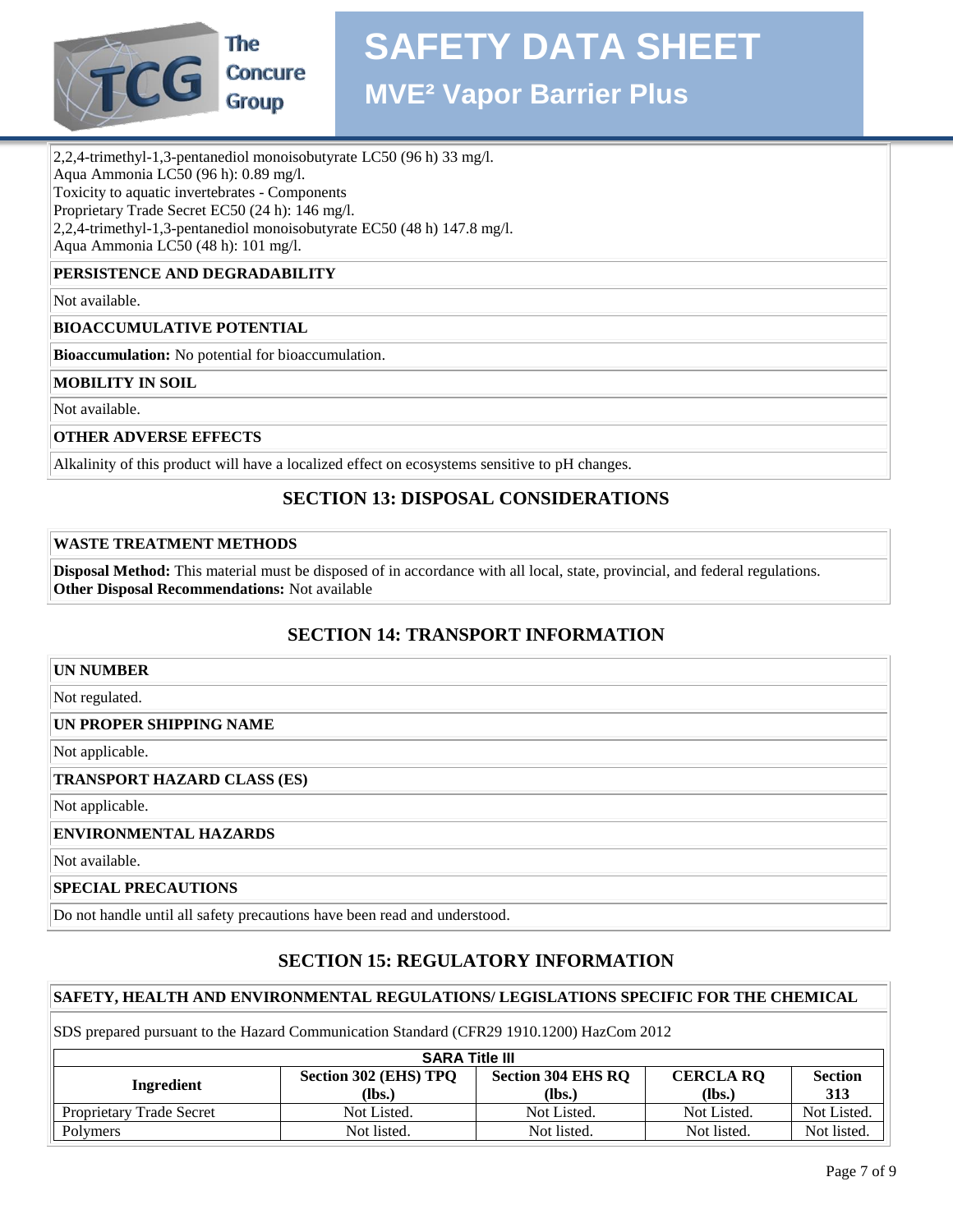

## **MVE² Vapor Barrier Plus**

| 2,2,4-trimethyl-1,3-pentanediol<br>monoisobutyrate | Not listed. | Not listed. | Not listed. | Not listed. |
|----------------------------------------------------|-------------|-------------|-------------|-------------|
| Polyethylene glycol octylphenyl<br>ether           | Not listed. | Not listed. | Not listed. | Not listed. |
| Agua Ammonia                                       | Not listed. | Not listed. | Not listed. | Not listed. |
| <b>Residual Monomers</b>                           | Not listed. | Not listed. | Not listed. | Not listed. |

**California Proposition 65:** This product does not contain chemicals known to the state of California to cause cancer.

## **WHMIS Classification(s):**

Class D2B - Skin/Eye Irritant

| <b>TSCA:</b>                                    |                                  |
|-------------------------------------------------|----------------------------------|
| Ingredient                                      | <b>USA TSCA</b><br><b>LISTED</b> |
| <b>Proprietary Trade Secret</b>                 | Yes.                             |
| Polymers                                        | Yes.                             |
| 2,2,4-trimethyl-1,3-pentanediol monoisobutyrate | Yes.                             |
| Polyethylene glycol octylphenyl ether           | Yes.                             |
| Aqua Ammonia                                    | Yes.                             |
| <b>Residual Monomers</b>                        | Yes.                             |

#### **WHMIS Hazard Symbols:**



All ingredients used to manufacture this product are listed or exempted from being listed on the TSCA and DSL inventories.

| <b>NFPA National Fire Protection Association</b> |  | <b>HMIS-Hazardous Materials Identificatio</b> |    |
|--------------------------------------------------|--|-----------------------------------------------|----|
| Health:                                          |  | Health:                                       | つ* |
| <b>Fire:</b>                                     |  | Fire:                                         |    |
| <b>Reactivity:</b>                               |  | <b>Reactivity:</b>                            |    |

| <b>NFPA National Fire Protection Association</b> |  | <b>HMIS-Hazardous Materials Identification System</b> |  |
|--------------------------------------------------|--|-------------------------------------------------------|--|
| lth:                                             |  | Health:                                               |  |
|                                                  |  | Fire:                                                 |  |
| ctivitv:                                         |  | <b>Reactivity:</b>                                    |  |

**Hazard Rating:**  $0 = \text{minimal}$ ,  $1 = \text{slight}$ ,  $2 = \text{moderate}$ ,  $3 = \text{severe}$ ,  $4 = \text{extreme}$ 

#### **\* SOURCE AGENCY CARCINOGEN CLASSIFICATIONS:**

| <b>CP65</b><br>OSHA(0)<br>ACGIH(G) | <b>California Proposition 65</b><br>Occupational Safety and Health Administration.<br>American Conference of Governmental Industrial Hygienists. |
|------------------------------------|--------------------------------------------------------------------------------------------------------------------------------------------------|
|                                    | A1 - Confirmed human carcinogen.                                                                                                                 |
|                                    | A2 - Suspected human carcinogen.                                                                                                                 |
|                                    | A3 - Animal carcinogen.                                                                                                                          |
|                                    | A4 - Not classifiable as a human carcinogen.                                                                                                     |
|                                    | A5 - Not suspected as a human carcinogen.                                                                                                        |
| $IARC$ (I)                         | <b>International Agency for Research on Cancer.</b>                                                                                              |
|                                    | 1 - The agent (mixture) is carcinogenic to humans.                                                                                               |
|                                    | 2A - The agent (mixture) is probably carcinogenic to humans; there is limited evidence of                                                        |
|                                    | carcinogenicity in humans and sufficient evidence of carcinogenicity in experimental animals.                                                    |
|                                    | 2B - The agent (mixture) is possibly carcinogenic to humans; there is limited evidence of                                                        |
|                                    | carcinogenicity in humans in the absence of sufficient evidence of carcinogenicity in experimental<br>animals.                                   |
|                                    | 3 - The agent (mixture, exposure circumstance) is not classifiable as to its carcinogenicity to humans.                                          |
|                                    | 4 - The agent (mixture, exposure circumstance) is probably not carcinogenic to humans.                                                           |
| NTP(N)                             | <b>National Toxicology Program.</b>                                                                                                              |
|                                    | 1 - Known to be carcinogens.                                                                                                                     |
|                                    | 2 - Reasonably anticipated to be carcinogens.                                                                                                    |